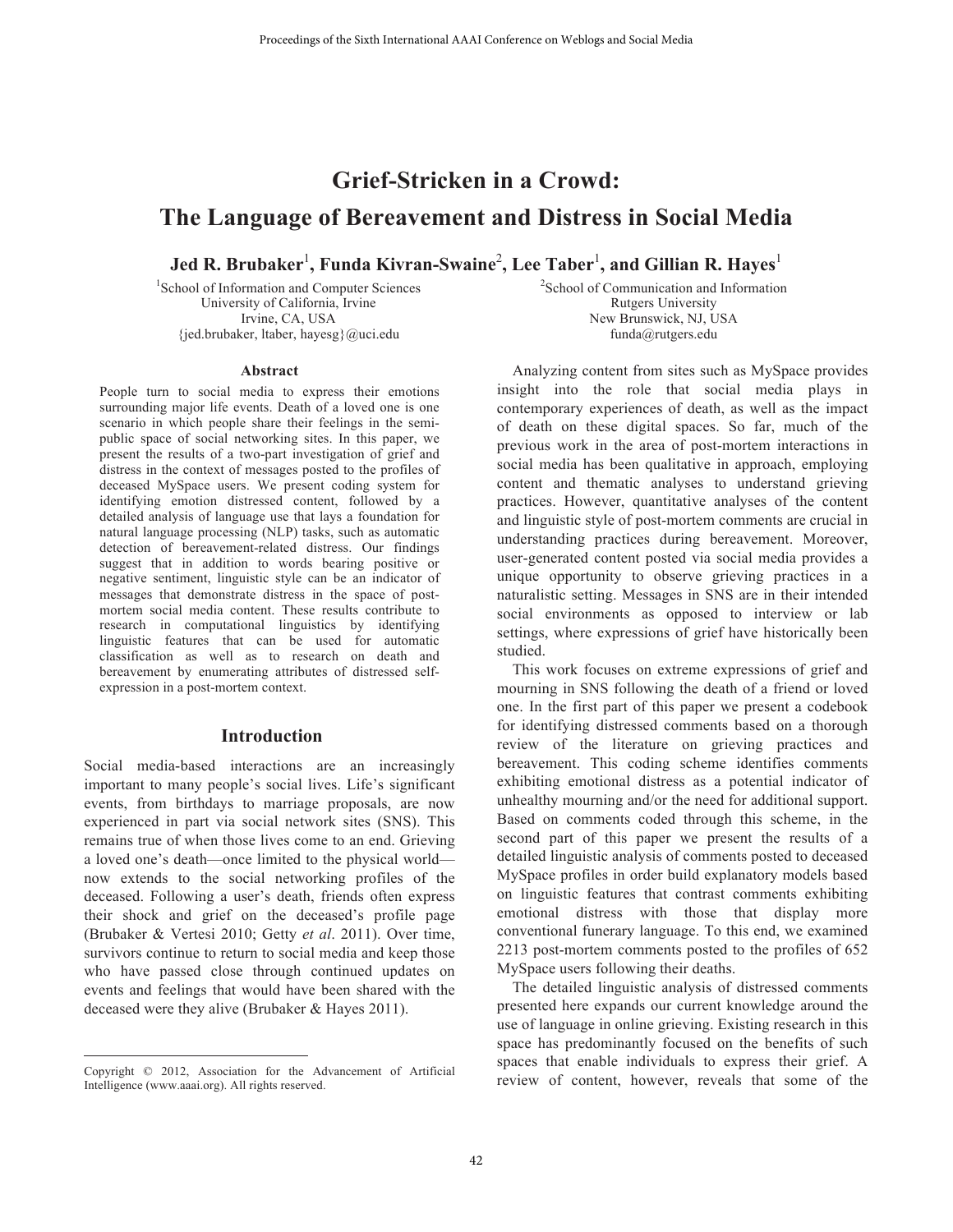bereaved could benefit from additional social or clinical support. Likewise, the continued presence of the dead amidst lists of friends appears to result in prolonged distress (Brubaker & Hayes 2010). Our code system identifies MySpace comments demonstrating such distress while our computational investigation of language indicates which linguistic features are most informative for identifying emotional distress in this context. As such, this work contributes to enabling future research in natural language processing (such as automatic detection of emotional distress in social media). Detection of comments expressing emotional distress can be beneficial for directing appropriate support during times of social and psychological hardship.

# **Theoretical Background**

#### **Death in the context of social media**

Memorializing the dead online has been a practice since the early days of the Internet. Initially memorials consisted of individually maintained webpages and later "virtual cemeteries" hosting "cyber memorials" that allowed visitors to post messages (Roberts & Vidal 2000). With the rise of social media, users also started reappropriating the profile pages of deceased users (Brubaker & Hayes 2010) and creating SNS groups to memorialize the deceased (DeGroot 2008; Marwick & Ellison unpublished).

As Brubaker & Hayes (2011) note, however, SNS profile pages are distinct from other memorial spaces as they are created by the deceased while they are alive, and not by friends or family post-mortem. Following a user's death, profiles are flooded with comments posted by friends of the deceased, expressing shock and communicating their remorse. A number of scholars have noted that commenters rarely interact with each other on the deceased's profile page and instead speak directly to the deceased (DeGroot 2008; Dobler 2009). Brubaker & Hayes (2011) argue that this tendency, in conjunction with the continued presence of deceased friends and their profile pages in SNS, provides the ability for the bereaved to engage in "post-mortem social networking" as a way of maintaining connections with the deceased.

In a classification of 200 MySpace comments, Carroll & Landry (2010) found similar patterns showing that users turn to post-mortem profiles to write expressions of grief and admiration, as well as share memories of the deceased. Meanwhile, Getty *et al*. (2011) performed a linguistic study of the wall posts of memorialized Facebook profiles and found that that post-mortem Wall posts show higher rates of negative emotion than pre-mortem equivalents.

Across the existing research, the ability for the bereaved to visit post-mortem profiles is generally regarded positively as it provides a space for "disenfranchised grievers" (Doka 1989) to mourn, such as friends (Skylar & Hartley 1990) or others who are not family or members of the immediate community. However, these spaces can also be sources of pain. When discussing comments that serve to maintain connections with the deceased, Brubaker & Hayes (2010) noted that some authors repeatedly post distressed comments over long periods of time. The continued presence of the deceased in an individual's social network may have ramifications given that the survivor must make the active choice to remove the deceased from their network (Brubaker, Hayes, & Dourish in press).

## **Grief & Mourning**

While there are many definitions of both grief and mourning (*e.g.*, Kastenbaum 1979; Klass *et al*. 1996; Kubler-Ross 2005), Rando (1993) provides a useful delineation between these two terms with definitions that focus on the potential psychological states and complications experienced by the bereaved. *Mourning* refers to the overall process through which an individual comes to acknowledge and accommodate the loss, while *acute grief reactions* are defined as psychological, behavioral, social, and physical reactions to the perception of that loss. Thus, while mourning is an ongoing process, posting a comment to a friend's MySpace page is an acute event serving as a manifestation of grief.

Current approaches to death and dying generally agree that the bereaved do not follow a uniform or finite grieving process. As such, there is no ideal duration for mourning or way in which to grieve. Instead, the objective of mourning is for the bereaved to incorporate the reality of the death into their relationship with, and understanding of, the deceased (Rando 1993). This objective is held while acknowledging that the bereaved often continue to have bonds with the deceased (Klass *et al*. 1996).

To this end, researchers and clinicians have created a variety of frameworks that enumerate objectives for the bereaved. Rando, for example, outlines six requirements for healthy mourning: recognition of the loss; reaction to the separation; recollections of the deceased; relinquishing of attachments to the deceased; readjustment to the world without the deceased; and a reinvestment of energy into other people, activities, etc. In Rando's framework, these requirements assist the bereaved in reorienting themselves to a reality that incorporates their loss.

## **Studying the writing of the bereaved**

Previous research has found that writing to and about the deceased allows the bereaved to express their grief and gain perspective on their loss (see Roberts & Vidal 2000 for review). Emotional disclosure via writing following the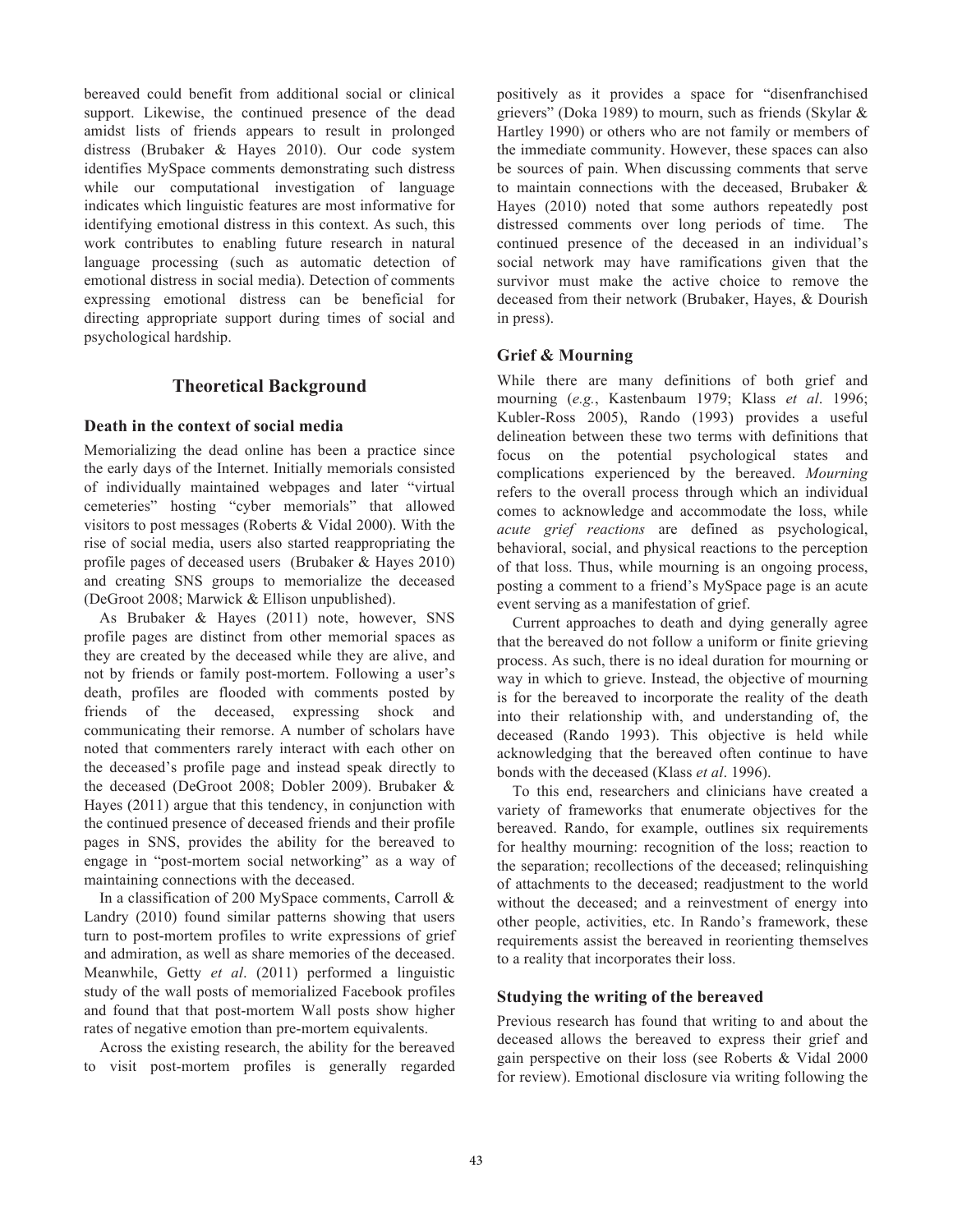love of a loved one can have positive effects, such as successful coping (Cable 1996). Translating traumatic events such as death into written language can help individuals encode and structure their experiences in an organized way (Pennebaker *et al*. 1997). These benefits are particularly apparent when the death is sudden or tragic (Roberts & Vidal 2000) as if often the case with social media where, until recently, users have been young. However, as researchers have had little access to personal writing, these claims tend to be based on historical journals, content produced for public consumption, and self-reflection and survey studies (Roberts & Vidal 2000). In contrast, SNS provide a naturalistic setting to observe the writing of the bereaved. Messages in SNS are in their intended social environments as opposed to interview or lab settings, where expressions of grief were most frequently studied in past.

## **Data**

The data used for the work we present in this paper are a subset of a larger dataset of comments collected from profiles of 1369 deceased MySpace users in April 2010. Deceased profiles were identified using MyDeathSpace  $(MDS)^1$ , a website dedicated to connecting obituaries and/or news of deaths to existing MySpace profiles. MDS contains more than 15,000 user-submitted entries, as well as comments on individual entries, including additional information and links to other online content (*e.g.*, newspaper articles). The deceased status of each profile owner was verified by one of the researchers based on comments posted by friends or profile content.

For this study, we limited our sample to comments posted to profiles of users who lived in the United States and who had been dead for at least three years. Additionally, only comments from publicly visible profiles were collected. Publicly visible profiles made up the majority of profiles given the lack of privacy features on MySpace during the timeframe in which profile owners died.

Finally, two types of profiles that are substantially different from typical profiles were omitted from our sample: those belonging to celebrities (*e.g.*, Elvis) and profiles that had been created as or repurposed into "issueprofiles" by survivors of the deceased (*e.g.*, those focused on issues such as substance abuse or war rather than on a specific individual who had died from causes related to those issues).

The subset used for this study consists of 2213 randomly selected comments from a total dataset of 206,068 comments. Comments in this subset were posted to 652

 $\overline{a}$ 

profiles by 1660 unique comment authors. The deceased, on average, died at age 27.68 (SD=13.06) and 66.7% of the deceased users were male.

# **Coding for Emotional Distress**

We generated a codebook for manual coding of comments exhibiting emotional distress on post-mortem MySpace profiles following a review of literature on expressions of grief and sorrow during mourning and bereavement. The development of the codebook began with an acknowledgement that much of the language in postmortem comments is performative and uses formulaic language. Thus, we distinguished between common funerary sentiments (*e.g.,* "I miss you already...") and those expressing what we ultimately labeled as emotional distress (ED).

Two authors initially identified twenty extreme comments that unambiguously were written by an author expressing distress, such as the following:

*i cant stop thinking about u lately .. its been crazy especially friday considering it was ur 100 day.. ppl keep telling me to stop counting the days but i wont.. its the only way i feel close to you ... ah i've been so confused lately over everything even the smallest things.. like the whole time i was i the hospital alls i could do was think of you nd lately thats all i can do.. its crazy er i hate this so much i miss you like crazy u were so easy to talk to its like no matter wut u always understood.. idk w.e. i just needed to "talk" to you i guess.. love you babii*

Using a grounded approach, we open coded comments to identify specific features that distinguished them from non-ED comments. These features were then used to develop tentative rules that specify what does and does not qualify a comment as ED. For example, "Sharing Memories of the Deceased" was a common feature of ED comments, but not unique to them, resulting in rule #3: "*Memories of the deceased in and of themselves do not constitute ED*."

## **Codebook Rules**

The codebook started by defining ED as negative emotions, specifically pain and sadness associated with the deceased. Language associated with ED involves words like hurt, pain, sorrow, and metaphors related to these words (*e.g.,* "my heart has been broken", "my life has been shattered", etc.).

The codebook included six rules to aid in distinguishing between comments, each including example comments that did and did not qualify as ED based on that rule (see Table 1 for summary). The codebook was conservative in attributing ED to comments, with Rule #1 establishing

<sup>1</sup> www.mydeathspace.com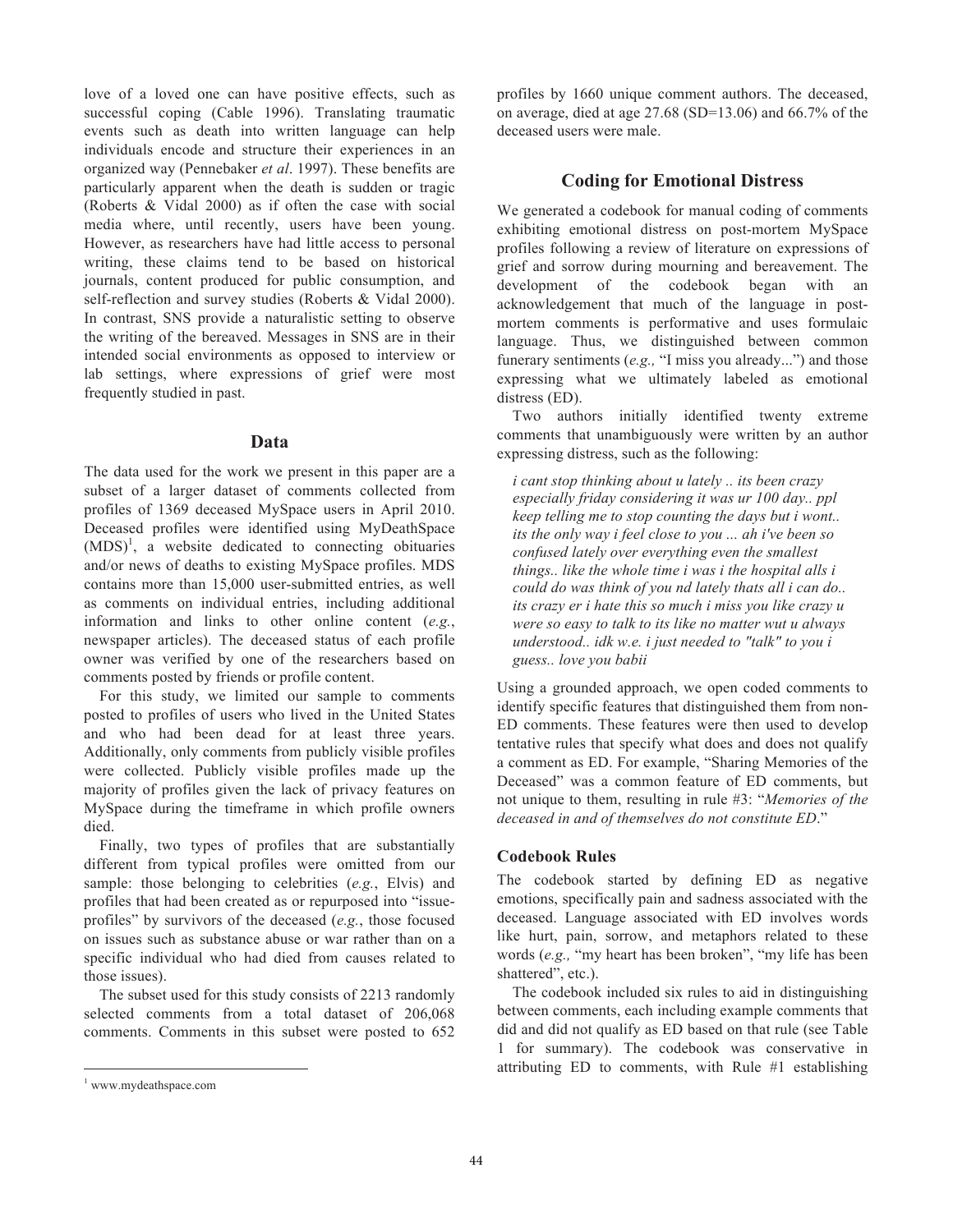| Rule                                                             | <b>Example</b>                                                                                         |
|------------------------------------------------------------------|--------------------------------------------------------------------------------------------------------|
| Rule 1 Comments that are ambiguous are to be<br>coded as not ED  | "Hope you are having a good time up there miss you forever" (Not ED)                                   |
| Rule 2 Ignore comment content without any<br>emotional component | "Hey just had my first day of high school It was ok Still miss you "(First two sentences ignored.)     |
| Rule 3 Memories of the deceased in and of                        | "I remember how great you were at ice hockey Whenever I play I know you are watching over me           |
| themselves do not constitute ED                                  | We sure are going to miss you "(First sentence disqualified.)                                          |
| Rule 4 Common funeral styled and prosaic content                 | "I love you and thinking about you all the time We will never forget you "(All statements              |
| does not qualify as ED                                           | disqualified.)                                                                                         |
| Rule 5 Comments that include distressed language                 | "Thanks to your death I've gained a new appreciation for life I tried to live every day to the fullest |
| but that that is positively reframe the loss do not              | like you always did Sometimes it still hurts to think of you and I know I will always miss you but I   |
| qualify as ED                                                    | am still glad that I was fortunate enough to be in your life "(Not ED)                                 |
| Rule 6 Comments that include references to ED in                 | "This is the third anniversary of that terrible night I miss you more than ever we all do for a while  |
| the past but do not include subsequent positive                  | we could not even speak your name You are s0 loved and you will always be missed                       |
| reframes are to be coded as ED                                   | $mom$ " (ED)                                                                                           |

Table 1 Summary of codebook rules for classifying post mortem comments as expressing emotional distress (ED)

non-ED as the default code: *"Comments that are ambiguous are to be coded as not ED."* For example, simple comments such as *"Miss you!"* were not coded as ED, while those unambiguously indicating distress were:

*Happy 22nd Birthday Baby!! There are no words to describe how much I miss you, this day this weekend nothing is the same. The world for me has lost it's magic, it's beauty. I love you Matt-Matt there is not one single minute that passes that I am not thinking of you. Momma loves you baby!!!!!*

Post-mortem comments often include non-emotive content, such as memories or personal updates. Rule #2 instructed coders to ignore content that does not have an emotional component, while rules #3 and #4 stated that memories of the deceased and common funerary styled content (*e.g., "We will never forget you.")* do not, in and of themselves, constitute ED*.* Rather, coders were instructed to focus on the interpretation and context of the content. Under these rules, the following comment would qualify as ED:

*I miss you so much every day. I can barely live my life without you, I know I will miss you til the day I die*

Whereas a similar comment would not:

*We miss you a lot, but I know you are watching over us from heaven. Love you!*

Finally, our coding was also sensitive to the ways in which the loss of a loved one can be reframed over time. Rule #5 specifies that if the comment includes content about how the deceased or the experience of their death enriched the author's life, it is unlikely that the comment is ED. For example, the following would not be coded as ED:

*Thanks to your death I've gained a new appreciation for life. I tried to live every day to the fullest, like you always did. Sometimes it still hurts to think of you, and I know I will always miss you, but I am still glad that I was fortunate enough to be in your life*

While this comment would qualify as ED:

*Every day has been terrible since you've been gone. I feel like anything could just push me over the edge. I hold the memories of your smiles dear and I try to make my own like I know you would want me to, but I still can't think of you without the pain.*

Finally, rule #6 specifies that comments discussing times in the past when the author was distressed, but that do not positively reframe the loss, can be coded as ED (subject to other rules). For example, the following message, while discussing the past, provides no subsequent reframe, and as such would be coded as ED:

*When we were at your casket, Mom and I had to hold each other up. We cried so hard during most of the wake, and its still painful to think about. I love you and miss you very much.*

Throughout, coders were instructed to weigh emotional content and give preference to the more potent and/or substantial aspects of the message.

#### **Reliability Assessment**

To assess inter-rater reliability, two of the authors independently coded 100 comments randomly selected from 10 deceased individuals' profiles. Inter-rater reliability on this coding was good with an agreement of 90% and kappa of .71. Next, 20 comments were coded by eight coders with 84.4% agreement. Upon the achievement of good inter-rater reliability, 2113 more comments were coded as ED or non- ED by one author. Our conservative definition resulted in low rates of occurrence with 12.5% of the comments including expressions of ED.

## **The Language of Emotional Distress**

Having established a reliable way of distinguishing comments expressing emotional distress, our next objective was to determine whether linguistic patterns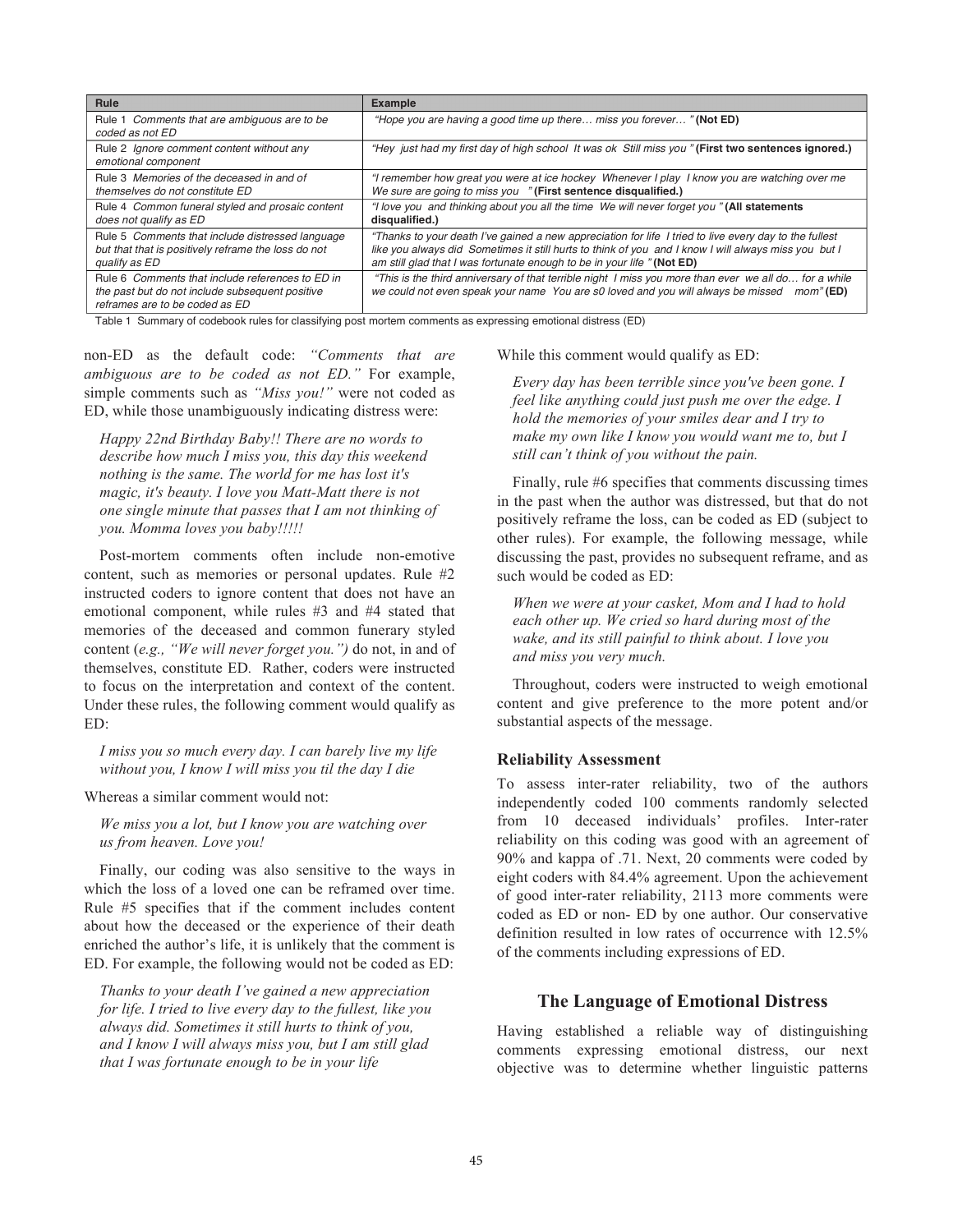underlie expressions of emotional distress. In this part of our study, we aimed to find and articulate the linguistic style of emotional distress.

Linguistic style, how language is used by individuals or groups of people (Eckert 1996), provides information about the characteristics of the people using language as well as the conditions of their social surroundings. One way to quantitatively study linguistic style is to observe the use of linguistic features, such as parts of speech. This type of analysis focuses less on context and more on how language use varies between groups (see Pennebaker, Mehl, & Niederhoffer 2002 for review).

Previous research in both computer-mediated communication and traditional settings indicates that mental and physical well-being exhibit strong relationships with language use. Particularly, associations between certain parts of speech and emotional state have been observed in several previous studies. As reviewed by Pennebaker and his colleagues (*ibid*.), studies have reported that use of first person singular pronouns were elevated in the language use of individuals exhibiting signs of depression and suicide ideation. Researchers interpreted these heightened instances of pronoun use as high degree of self-preoccupation.

Patterns of word use bearing positive or negative sentiment, meanwhile, were also found to relate to health outcomes in the context of bereavement (Pennebaker *et al.* 1997). Specifically, higher rates of use of positive emotion words were linked to better physical and mental health.

# **Analysis of Language Use**

To capture linguistic differences between ED and non-ED comments, we computed variables encapsulating the frequency of use of linguistic style features and sentiment expression.

In order to analyze the sentiment content as well and linguistic style of the comments in our dataset, we used "Language Inquiry Word Count" (LIWC)<sup>2</sup>, a common language analysis package that provides dictionaries for parts of speech and punctuation, as well as psychological and social processes. LIWC has previously been used for analyzing social media content (*e.g.*, Getty *et al*. 2011; Kivran-Swaine & Naaman 2011). For each body of text analyzed, LIWC provides a score between 1 and 100 per category, specifying the proportion of words in the text contained in the dictionary for that category.

The *linguistic style* features we examined were pronouns, conjunctions, negations, adverbs, and tense use. Heightened use of first person pronouns and decreased use of second and third person pronouns have previously been

 $\overline{a}$ 

found to relate to depression (Pennebaker, Mehl, & Niederhoffer 2002). Additionally, previous research suggests that use of first person singular pronouns elevate during emotional upheavals (*ibid*.). High use of adverbs and negations is an indicator of female style language, which is more socially aware (Mulac *et al*. 1998), while use of prepositions and conjunctions suggests a common frame of reference between the conversing parties. As such, uses of these parts of speech can be expected to elevate in more informal and intimate settings (Pennebaker, Mehl, & Niederhoffer 2002). Finally, tense use has been found to be an indicator of informality as well as need states in previous work (*ibid*.).

To assess *expression of sentiment*, we used scores from the following categories: positive emotion, sadness, anger, and social processes. The category, *positive emotion*, has been found to provide a basis for detecting expression of joy in social media content (Kivran-Swaine & Naaman, 2011), and includes words such as "happy", "love", "nice". *Sadness*, meanwhile, contains words such as "cry", "sad", and "grief", which all relate to the emotional state, sadness. Similarly, the category, *anger* contains words related to the emotional process of anger and aggression, such as "hate" and "kill". Finally, the *social processes* category contains social verbs such as "talk" as well as references to social relationships such as "family" and "friend."

For each comment in our dataset, we computed the LIWC scores for the following categories: word count, pronouns (first person singular, first person plural, second person, third person singular, third person plural), conjunctions, negations, adverbs, and tense use (present, future, and past tense), positive emotion, sadness, anger, and social processes.

#### **Method**

The unit of analysis in this work is a single comment. We first conducted multiple independent samples T tests to examine whether linguistic style and expression of sentiment differ between post-mortem comments that were coded ED or non-ED. The independent variables for the Ttests were the computed variables for each linguistic and sentiment category, and the grouping factor was the binary variable *ed*, (whether a comment was coded as ED). To check for the assumption of homogeneity of variances, we conducted Levene's tests. To account for our practice of conducting repeated tests looking at the mean differences between the same groups, we used the Bonferroni correction, adjusting significance levels to  $\alpha/n$  when conducting n tests simultaneously.

Although independent-samples T tests give us information about the significance of mean differences, they do not account for higher order interactions between multiple language variables. Therefore, as the second step

<sup>2</sup> http://www.liwc net/liwcdescription.php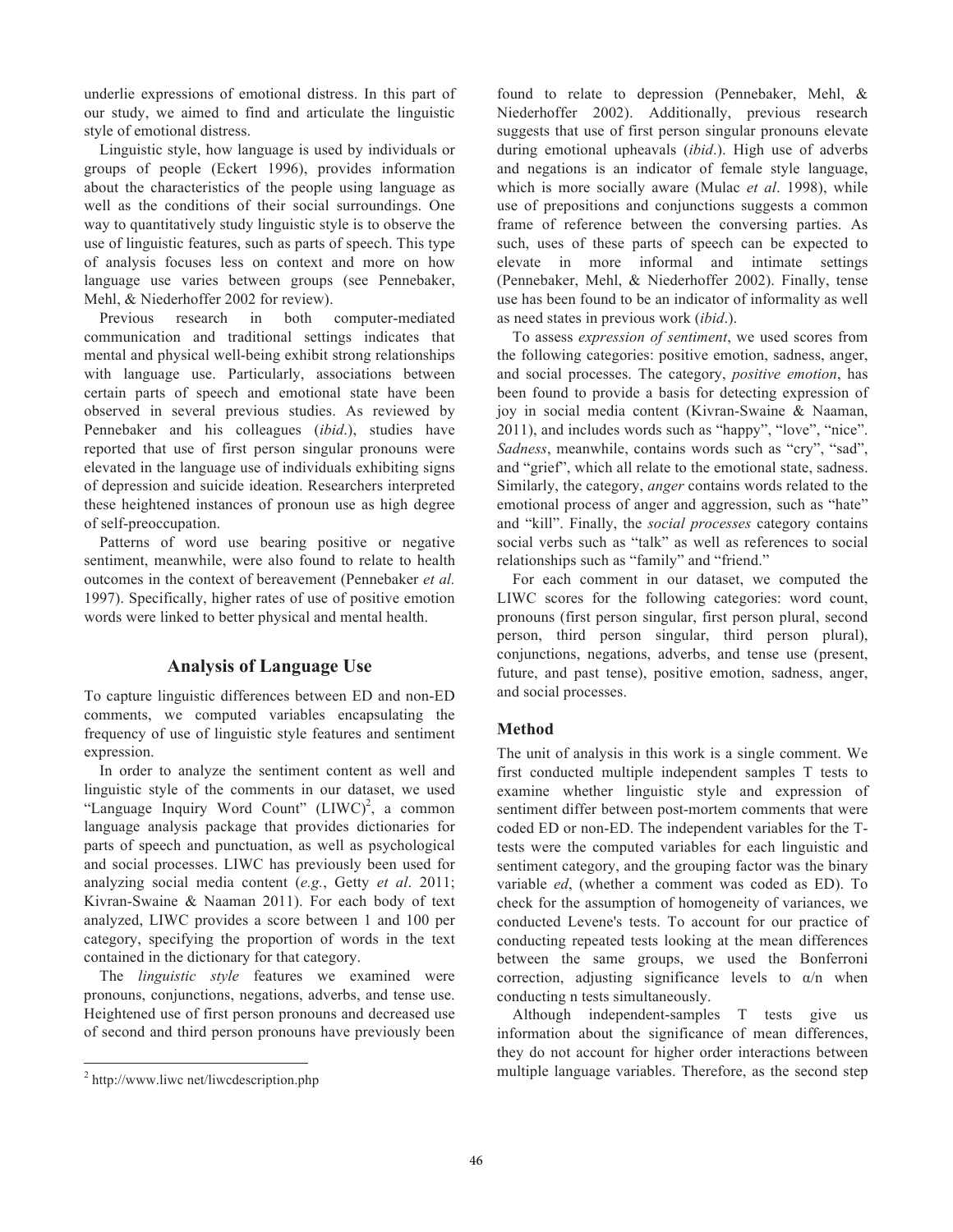of our analysis, we constructed two binary logistic regression models. The first model, Model 1, uses measures of linguistic style variables while Model 2 uses measures of expressions of sentiment as independent variables. For both models, the binary variable *ed* is the response variable.

## **Results**

The results from the independent samples T-Test indicate that linguistic style can be a strong marker for expression of ED. T-values, significance values (after the Bonferroni correction), and group-level descriptive statistics for the Ttests can be seen in Table 2. The odds ratios, significance levels, β values as well as standardized errors for the variables in binary logistic regression models can be seen in Table 3.

Greater use of first person singular pronouns, past tense verbs, adverbs, prepositions, conjunctions, and negations, as well as higher word count per comment were observed in ED comments; non-ED comments demonstrated higher levels of use of second person pronouns. Significant differences in sentiment content were also observed between ED and non-ED comments: non-ED comments showing higher use of social process words and words expressing positive emotion and sadness, and ED comments with higher use of anger words.

Model 1, explaining the tendency of a comment to be ED by looking at linguistic style variables, showed that higher word count, as well as higher use of first person singular pronouns, adverbs, conjunctions, and negations increase the likelihood of a comment to be classified as ED, whereas higher use of second person pronouns, third person singular and plural pronouns, and future tense decrease that likelihood. Model 2, which takes content features into account, showed that higher levels of use of positive emotion and sadness words decrease the likelihood of a comment to be ED, whereas higher use of anger words increases that likelihood.

#### **Discussion**

The results of the analysis of language use show that the sentiment and linguistic style of comments exhibiting ED differ significantly from other post-mortem comments.

ED comments on average are longer than non-ED comments; nearly double the length of non-ED comments. This difference may indicate that those experiencing ED spend more time constructing messages and in working through their feelings through writing. Word length for post-mortem writing is also influenced by the system into which it is posted. For example, Getty *et al*. (2011) reported an average of 39.9 words per message in a sample from Facebook, while Roberts & Vidal's (2000) analysis

| Variable          | t                  | df             | p-value                | $\mathbf d$    |
|-------------------|--------------------|----------------|------------------------|----------------|
| <b>Word Count</b> | 10 94              | 306 96         | ***                    | 081            |
| FPS Pronouns      | 905                | 569 37         | $***$                  | 045            |
| S P Pronouns      | 508                | 645 75         | ***                    | 024            |
| Past Tense        | 473                | 461 57         | ***                    | 025            |
| Adverbs           | 861                | 493 53         | ***                    | 046            |
| Prepositions      | 66                 | 533 25         | ***                    | 034            |
| Conjunctions      | 10 03              | 442 54         | $***$                  | 056            |
| Negations         | 675                | 419 46         | $***$                  | 039            |
| Social Proc       | 66                 | 705 98         | ***                    | 031            |
| Pos Emotion       | 1076               | 953 08         | ***                    | 046            |
| Anger             | 374                | 400 47         | $\star\star$           | 023            |
| Sadness           | 36                 | 1053 42        | $\star\star$           | 015            |
|                   | <b>ED Comments</b> |                | <b>Non-ED Comments</b> |                |
|                   |                    |                |                        |                |
|                   | Mean               | S <sub>D</sub> | Mean                   | S <sub>D</sub> |
| <b>Word Count</b> | 1224               | 1023           | 53 57                  | 62 03          |
| F P S Pronouns    | 995                | 352            | 765                    | 626            |
| S P Pronouns      | 662                | 379            | 806                    | 748            |
| Past Tense        | 421                | 262            | 337                    | 378            |
| Adverbs           | 729                | 3 2 8          | 5 3 3                  | 509            |
| Prepositions      | 877                | 3 2 4          | 724                    | 544            |
| Conjunctions      | 659                | 301            | 455                    | 4 1 3          |
| Negations         | 188                | 168            | 1 1 3                  | 2 1 5          |
| Social Proc       | 14 17              | 545            | 16 94                  | 11 54          |
| Pos Emotion       | 4 1 9              | 276            | 67                     | 72             |
| Anger             | 046                | 087            | 024                    | 104            |
| Sadness           | 255                | 208            | 32                     | 579            |

Table 2 ndependent Samples T Test Results and Descriptive Statistics

| <b>Variable</b>                                         | $\mathbf b$             | S.E.     | p-value      | O.R.  |  |  |
|---------------------------------------------------------|-------------------------|----------|--------------|-------|--|--|
| Model 1                                                 |                         |          |              |       |  |  |
| ntercept                                                | $\overline{\mathbf{4}}$ | 032      | ****         |       |  |  |
| <b>Word Count</b>                                       | 001                     | $\Omega$ | ****         | 101   |  |  |
| FPS Pronouns                                            | 008                     | 001      | ****         | 109   |  |  |
| S P Pronouns                                            | 004                     | 001      | ***          | 096   |  |  |
| <b>TPS Pronouns</b>                                     | 014                     | 007      |              | 087   |  |  |
| <b>TPP</b> Pronouns                                     | 035                     | 017      | $\star\star$ | 07    |  |  |
| <b>Future Tense</b>                                     | 011                     | 005      | $**$         | 09    |  |  |
| Adverbs                                                 | 006                     | 002      | ****         | 106   |  |  |
| Conjunctions                                            | 008                     | 002      | ****         | 108   |  |  |
| <b>Negations</b>                                        | 015                     | 003      | ****         | 116   |  |  |
| Model 2                                                 |                         |          |              |       |  |  |
| ntercept                                                | 128                     | 013      | ****         |       |  |  |
| Pos Emotion                                             | 009                     | 002      | ****         | 091   |  |  |
| Sadness                                                 | 003                     | 001      | $\star\star$ | 096   |  |  |
| Anger                                                   | 013                     | 005      | $**$         | 1 1 4 |  |  |
| p< 01 ***<br>****<br>p< 1 * p< 05 **<br>p<001<br>p<0001 |                         |          |              |       |  |  |

Table 3 Details for Binary Logistic Regression Models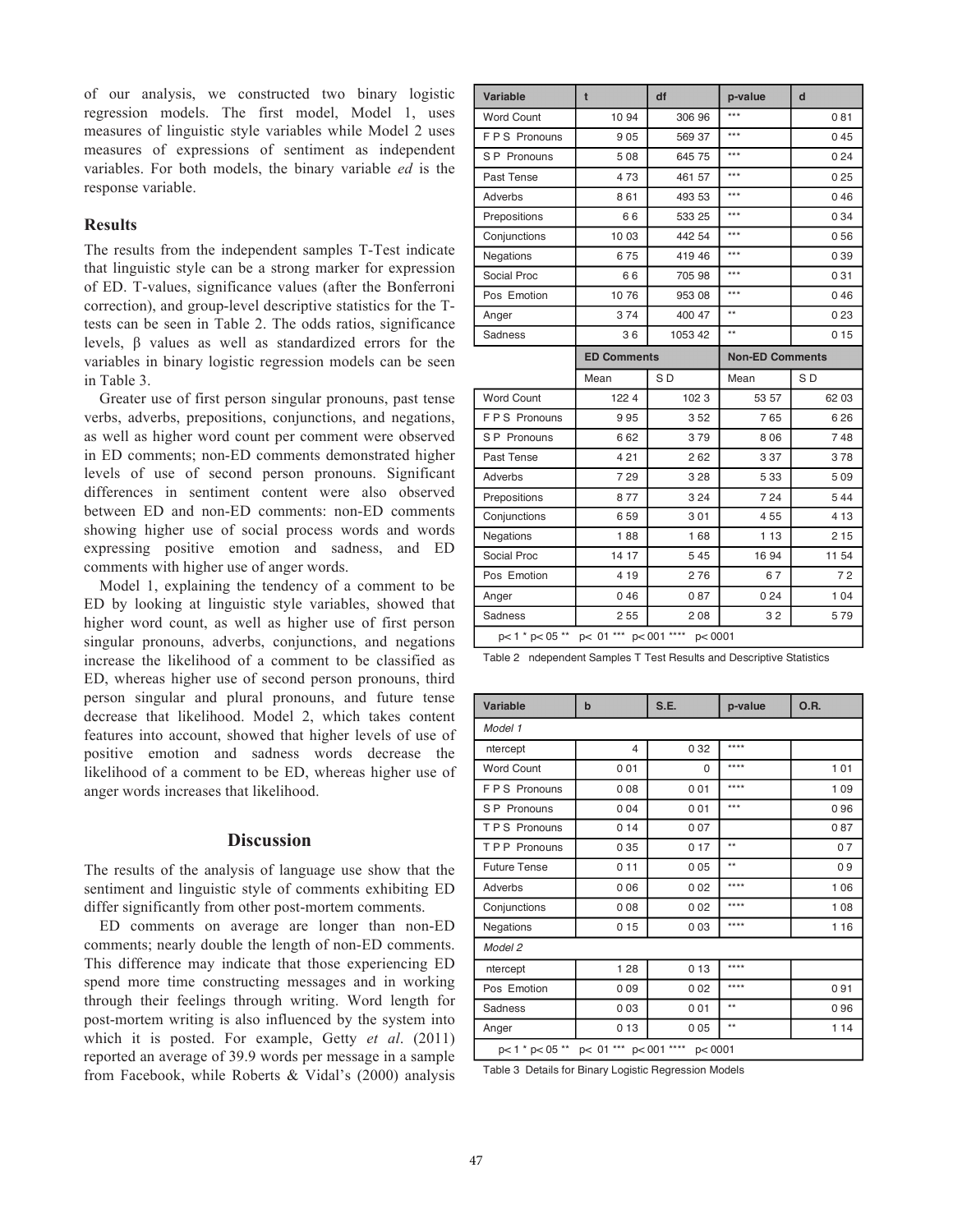of cybermemorials found a word count similar to the ones we report here.

Understandably, ED comments express less positive emotion than non-ED post-mortem comments. That ED comments include significantly less positive emotion words than non-ED comments may suggest that those expressing ED are more likely to be in a depressed state. This is consistent with previous research that looked at linguistic signs of depression (Pennebaker, Mehl, & Niederhoffer 2002). ED comments also use more words expressing anger. This suggests that for people experiencing ED, post-mortem profiles are providing a space for venting frustration, in contrast to the more traditional funerary language employed by non-ED comments.

One might imagine that to detect individuals on SNS who are struggling to cope with the loss of a friend, sentiment analysis would be a sufficient approach. Our results suggest otherwise. Post-mortem spaces are sites of social performance in which individuals (distressed or not) utilize highly emotive language, making sentiment analysis alone insufficient. Our findings suggest, however, that comments expressing emotional distress can be identified through the way in which sentiment is expressed.

Linguistic features demonstrate promise in differentiating ED comments from the rest of the postmortem comments. People expressing ED showed higher use of first person singular pronouns and lower use of second person pronouns. This indicates that, overall, comments containing declarations of ED portray a linguistic style indicative of self-focus and isolation, deviating from the socially aware linguistic style of other post-mortem comments. Meanwhile, the decreased use of second person pronouns in comments expressing ED can be a sign that, for these authors, the comment space serves more as an environment for conveying individual yearning or pain, rather than continuing bonds by addressing the deceased.

The increased use of past tense verbs in distressed comments may suggest that looking back and reflecting on the past may be a form of coping for those who are experiencing intense episodes of sorrow, post-mortem. In a previous study, Pennebaker, Mayne & Francis (1997) found that decreased use of past tense words is one of the predictors of perceived emotional distress for those who are bereaving the loss of a life partner. The fact that in this study we see those expressing ED using higher rates of past tense words may suggest that those in distress are in fact using this space to help with their coping. Finally, future tense use contributed negatively to Model 1. It is possible that during ED, people are less inclined to talk about the future and are more focused on their past or present experiences.

ED comments score higher on use of adverbs and negations. Use of adverbs, specifically intensifier adverbs, which dominate the adverb dictionary of LIWC, have been found to be indicators of "female-style" language, in previous research (Mulac *et al*. 1998). Use of conjunctions and negations in language are also potential signs of intimacy between the speaker and the addressee. All of these parts of speech show higher occurrences in ED comments suggesting that ED comments possess more signs of intimacy than non-ED comments, which use more funerary-styled language.

# **Conclusion & Future Work**

In this paper, we reported on the development and implementation of a coding system for classifying postmortem SNS comments as expressing emotional distress (ED) or not. Using this coding system, we then conducted a thorough linguistic analysis of comments posted on MySpace profiles belonging to deceased users to identify differences between ED and non-ED comments with respect to linguistic style and sentiment content. We noted that significant linguistic style differences exist between ED and non-ED comments.

To account for possible higher order interactions between variables, we constructed two binary logistic regression models, identifying linguistic style and content features that are strong predictors for a comment being ED. The regression models show that within the linguistic style features we considered, levels of negations, pronouns, and adverbs show potential to be strong markers for detecting emotional distress within the context of grieving in social media outlets.

The major contributions of this work are in defining a systematic way to identify and classifying content that exhibits grief-related emotional distress, as well as laying the groundwork for characterizing the nature of comments in post-mortem spaces based on language use. Moreover, the results from this work provide indications of a relationship between language and psychological wellbeing, as observed in natural public environments.

This works marks an initial step towards using content in SNSs to identify emotionally distressed at a large scale. As such, this could result in tools to classify social media content similar to NLP-based work on classifying suicide letters (Pestian *et al*. 2010).

Identifying users who are struggling with the loss of a loved one can also result in development of tools or programs to intervene. Such interventions are already beginning to appear. For example, Facebook recently added functionality that allows users to report content generated by their friends as potentially suicidal, resulting in an e-mail sent to the content author with support